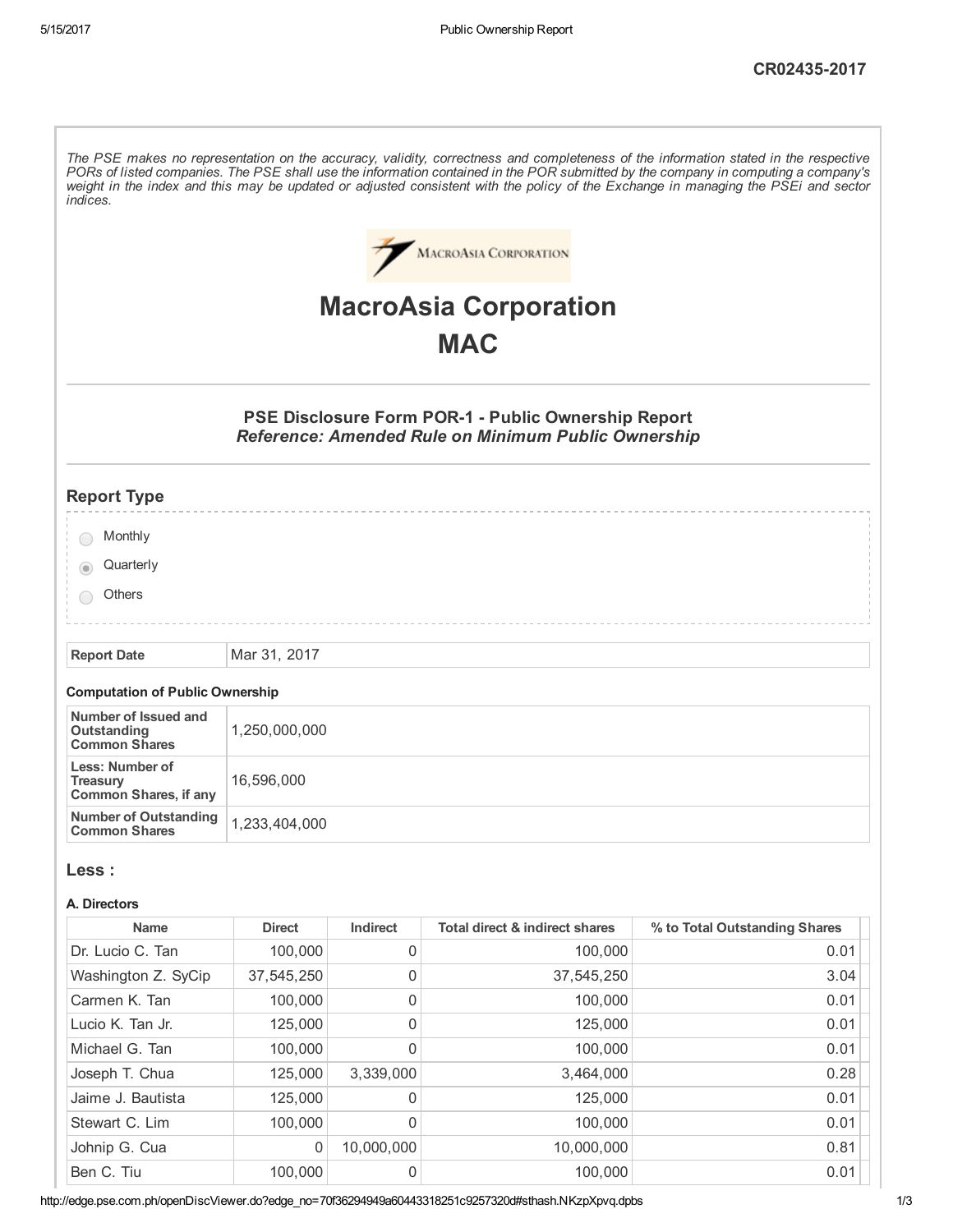#### 5/15/2017 Public Ownership Report

| $3min+4$<br>⊤Ma | ነበር       |        | nnn<br>Ω             |        |
|-----------------|-----------|--------|----------------------|--------|
|                 | つらい<br>ററ | $\cap$ | $\sim$ $\sim$ $\sim$ | $\sim$ |

#### B. Officers

| <b>Name</b>                     | <b>Direct</b> | Indirect          | Total direct & indirect shares | % to Total Outstanding Shares |
|---------------------------------|---------------|-------------------|--------------------------------|-------------------------------|
| Atty. Florentino M. Herrera III |               | 230.000 5.368.952 | 5.598.952                      | 0.45                          |
|                                 | 230,000       | 5.368.952         | 5.598.952                      | 0.45                          |

#### C. Principal/Substantial Stockholders

| <b>Name</b> | <b>Direct</b> | Indirect | Total direct & indirect shares | % to Total Outstanding Shares |
|-------------|---------------|----------|--------------------------------|-------------------------------|
|             |               |          |                                |                               |
|             |               |          |                                |                               |

## D. Affiliates

| <b>Name</b>                          | <b>Direct</b> |              | Indirect Total direct & indirect shares | % to Total Outstanding Shares |
|--------------------------------------|---------------|--------------|-----------------------------------------|-------------------------------|
| Baguio Gold Holdings Corp.           | 88,000,000    | 0            | 88,000,000                              | 7.13                          |
| Conway Equities, Inc.                | 85,110,000    | $\mathbf{0}$ | 85,110,000                              | 6.9                           |
| Solar Holdings Corp.                 | 59,000,000    | 0            | 59,000,000                              | 4.78                          |
| Pan Asia Securities Corp.            | 55,000,000    | 0            | 55,000,000                              | 4.46                          |
| Dragonstar Management Corp.          | 53,750,000    | 0            | 53,750,000                              | 4.36                          |
| Profound Holdings, Inc.              | 47,500,000    | 0            | 47,500,000                              | 3.85                          |
| Excel Ventures, Inc.                 | 47,405,000    | 0            | 47,405,000                              | 3.84                          |
| <b>Bigearth Equities Corporation</b> | 46,500,000    | 0            | 46,500,000                              | 3.77                          |
| Palomino Ventures, Inc.              | 28,900,000    | 0            | 28,900,000                              | 2.34                          |
| Primeline Realty, Inc.               | 25,000,000    | 0            | 25,000,000                              | 2.03                          |
| Artisan Merchandising Corp.          | 25,000,000    | 0            | 25,000,000                              | 2.03                          |
| Golden Path Realty Corporation       | 25,000,000    | 0            | 25,000,000                              | 2.03                          |
| Clipper 8 Realty & Development Corp. | 25,000,000    | 0            | 25,000,000                              | 2.03                          |
| Absolute Holdings & Equities, Inc.   | 25,000,000    | 0            | 25,000,000                              | 2.03                          |
| Caravan Holdings Corporation         | 25,000,000    | 0            | 25,000,000                              | 2.03                          |
| Quality Holdings Inc.                | 25,000,000    | 0            | 25,000,000                              | 2.03                          |
| Sunway Equities Inc.                 | 22,370,000    | 0            | 22,370,000                              | 1.81                          |
| Infinity Equities Incorporated       | 22,000,000    | 0            | 22,000,000                              | 1.78                          |
| Bestview Development Corp.           | 22,000,000    | 0            | 22,000,000                              | 1.78                          |
| Basic Options Inc.                   | 22,000,000    | 0            | 22,000,000                              | 1.78                          |
| Winsor Merchandising Corp.           | 22,000,000    | 0            | 22,000,000                              | 1.78                          |
| Prima Equities & Investments Corp.   | 22,000,000    | 0            | 22,000,000                              | 1.78                          |
| Legacy Holdings Inc.                 | 22,000,000    | 0            | 22,000,000                              | 1.78                          |
| Kinston Realty & Development Corp.   | 22,000,000    | 0            | 22,000,000                              | 1.78                          |
| <b>Wonderoad Corporation</b>         | 12,500,000    | 0            | 12,500,000                              | 1.01                          |
|                                      | 875,035,000   | 0            | 875,035,000                             | 70.92                         |

#### E. Government

| <b>Name</b> | <b>Direct</b> | Indirect | Total direct & indirect shares | % to Total Outstanding Shares |
|-------------|---------------|----------|--------------------------------|-------------------------------|
|             |               |          |                                |                               |
|             |               |          |                                |                               |

- F. Banks
	- Name Direct Indirect Total direct & indirect shares % to Total Outstanding Shares